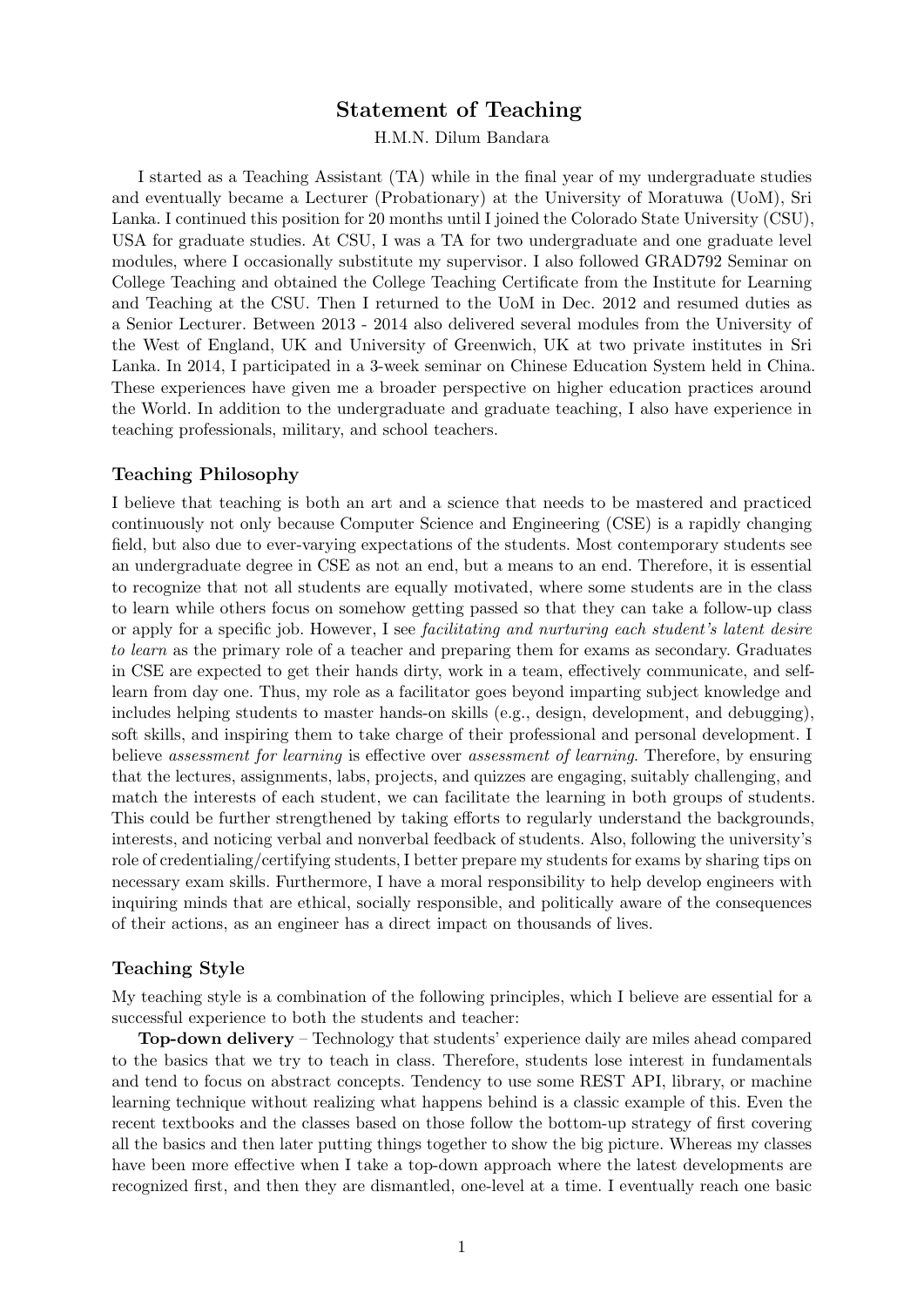concept at a time and spend more time on it. Spending time on basics is still essential, as it is the only invariant, not the jobs students will undertake nor the tools to do those jobs. However, my labs always follow the bottom-up approach as it is how we build things. This mix gives students an appreciation of the basics and how those basics connect to form high-level abstractions. This approach has been extremely effective in my first-year Computer Architecture class. I break the abstraction of a computer into modules, and modules to the level of digital logic in the classes. I match it with a series of 10 labs where students gradually build a 4-bit, 4-instruction nano-processor on an FPGA using only the schematics and hierarchical design. Moreover, this approach is effective in teaching engineering principles such as abstraction, hierarchical design, and building using standard components. During several internal surveys, this module has been recognized as the most liked and most remembered module by first and final year students, respectively. Inspired by this feedback, I am now working on a textbook that presents the material in a top-down manner.

Match design, delivery, and assignments to subject matter – While designing daily lesson plans, I trade off quantity vs. quality based on what will be relevant in the industry and academia in the foreseeable future, based on students' ability to grasp the concepts, student expectations, and learning outcomes. For example, the focus of a large, lower-level undergraduate class is on developing essential skills, relating learning to real life, and inspiring students to take high-level classes. Whereas a small, high-level class focuses on strong fundamentals, analytical, and soft skills. Therefore, introductory modules focus more on lectures, labs, quizzes, and filed visits while higher-level modules are designed to be more interactive with student presentations, in-class discussions, games, and group assignments and projects. I use strategies such as rewarding for in-class participation, deriving some exam questions based on student-initiated discussions that are neither in the textbook nor slides (students are made aware of this at module inception), and impromptu quizzes to retain attendance. When students find it difficult to answer questions, I rephrase the question and drill down to sub-questions until we could reach the answer. My approach seems to be effective, as my classes consistently have higher attendance and better overall grades. Best examples are my final year Distributed Systems and Advanced Computer Architecture classes which are well appreciated by students despite perceived high workload. In fact, a student once said, "While seniors recommended not to take multiple classes of yours due to high workload, it was a pleasure to take two classes, and most importantly I had nothing left to study by the time of the exam." Most of my classes include a writing component as both low-stakes and high-stakes writing across the curriculum is essential for the development of a competent graduate. My last peer review was ranked as "Excellent", and I regularly achieve overall quality criteria of "Good" (highest on a 3-point scale) for my modules.

Tell a story about the class  $- A$  compelling and concise story about the class is essential to motivate and stimulate the students. Thus, my story during the first class explains what will be covered in the module, what students will be able to do at the end, why it is essential, how it will fit with other modules and their careers, how to approach the subject, what are my expectations for students, motivation and objectives behind assignments, how the assignments will be graded, and what are acceptable behaviours. I continue to revisit different parts of the story throughout the semester to reiterate essential points.

Engage the students – Lectures, labs, assignments, and group projects need to match the interests and abilities of the students to keep them engaged in and out of the classroom. For example, in most cases, I allow students to come up with project ideas (under a given set of guidelines) or allow them to pick from multiple options based on their interests. Moreover, whenever appropriate, these assignments are derived from current topics and my research work. On the fly assessments such as impromptu questions, demonstrations, and quizzes have been useful in increasing the students' level of concern. Such assessments and verbal and nonverbal feedback from students have also helped me to phase the classes better. As CSE practitioners heavily use enterprise social media tools, I integrate Wikis, blogs, discussion forums, and Yammer, especially to group assignments. Use of these tools also helps me to reduce the interaction and